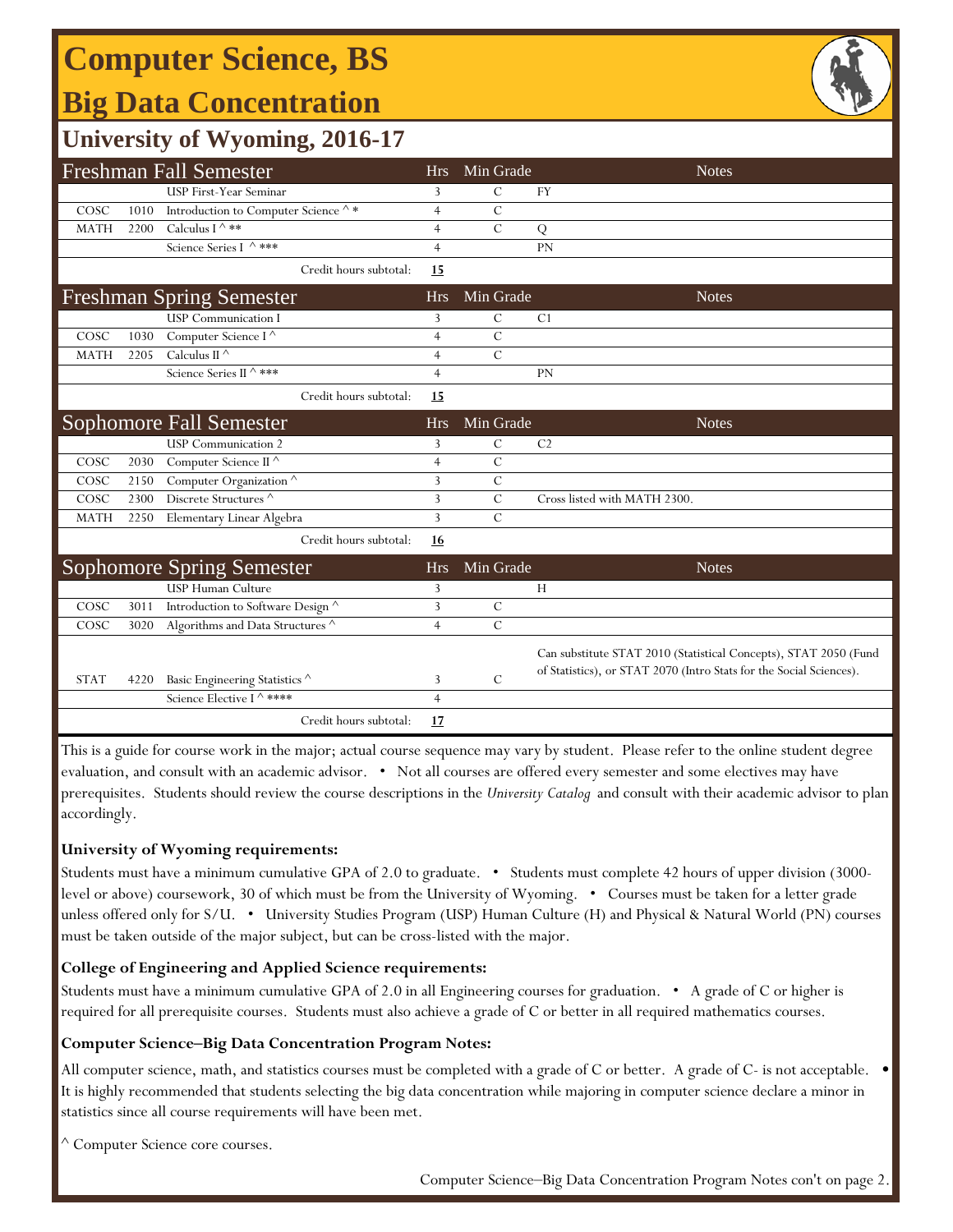# **Computer Science, BS**

## **Big Data Concentration**



## **University of Wyoming, 2016-17**

|             |      | Junior Fall Semester                                   | <b>Hrs</b>     | Min Grade      | <b>Notes</b>                                                   |
|-------------|------|--------------------------------------------------------|----------------|----------------|----------------------------------------------------------------|
|             |      | USP US & Wyoming Constitutions                         | 3              |                | V                                                              |
| COSC        | 4550 | Introduction to Artificial Intelligence                | 3              | $\mathcal{C}$  |                                                                |
| <b>STAT</b> | 3050 | <b>Statistical Methods</b>                             | 3              | $\mathcal{C}$  |                                                                |
|             |      | Operating Systems Course *****                         | 3              | $\overline{C}$ |                                                                |
|             |      | Science Elective II ^ ****                             | $\overline{4}$ |                |                                                                |
|             |      | Credit hours subtotal:                                 | <u>16</u>      |                |                                                                |
|             |      | <b>Junior Spring Semester</b>                          | <b>Hrs</b>     | Min Grade      | <b>Notes</b>                                                   |
|             |      | USP Human Culture                                      | 3              |                | Н                                                              |
| COSC        | 3050 | Ethics for the Computer Professional                   | $\mathbf{1}$   | $\mathcal{C}$  |                                                                |
| COSC        | 4570 | Data Mining                                            | 3              | $\mathcal{C}$  |                                                                |
| COSC        | 4820 | Database Systems                                       | 3              | $\mathcal{C}$  |                                                                |
| <b>STAT</b> | 4015 | Regression Analysis                                    | 3              | $\overline{C}$ |                                                                |
|             |      | Credit hours subtotal:                                 | 13             |                |                                                                |
|             |      | <b>Senior Fall Semester</b>                            | <b>Hrs</b>     | Min Grade      | <b>Notes</b>                                                   |
| COSC        | 4450 | Computer Graphics                                      | 3              | $\mathcal{C}$  |                                                                |
| COSC        | 4555 | Machine Learning                                       | 3              | $\overline{C}$ |                                                                |
| COSC        | 4950 | Senior Design $\overline{\mathfrak{l}^{\,\,\wedge\,}}$ | $\mathbf{1}$   | $\mathcal{C}$  |                                                                |
| <b>STAT</b> | 4045 | Categorical Data Analysis                              | 3              | $\mathcal{C}$  |                                                                |
|             |      | Computer Science Elective I ******                     | 3              | $\mathcal{C}$  |                                                                |
|             |      |                                                        |                |                | May be needed depending upon application area course selected; |
|             |      | Application Area Course Prerequisite                   | 3              |                | consult with an academic advisor about options.                |
|             |      | Credit hours subtotal:                                 | 16             |                |                                                                |
|             |      | <b>Senior Spring Semester</b>                          | <b>Hrs</b>     | Min Grade      | <b>Notes</b>                                                   |
|             |      | <b>USP</b> Communication III                           | 3              | $\mathcal{C}$  | C <sub>3</sub>                                                 |
| COSC        | 4955 | Senior Design II <sup>^</sup>                          | $\overline{2}$ | $\mathcal{C}$  |                                                                |
| <b>STAT</b> | 4115 | Time Series Analysis & Forecasting                     | 3              | $\overline{C}$ |                                                                |
|             |      | Application Area Course *******                        | 3              |                |                                                                |
|             |      | Computer Science Elective II ******                    | 3              | $\mathcal{C}$  |                                                                |
|             |      | Credit hours subtotal:                                 | <u>14</u>      |                |                                                                |
|             |      | <b>TOTAL CREDIT HOURS:</b>                             | 122            |                |                                                                |

#### **Computer Science‒Big Data Concentration Program Notes con't:**

\* Requires MATH ACT  $\geq$  25, MATH SAT  $\geq$  600, Math Placement Exam  $\geq$  4, or  $\geq$  C in MATH 1400 within one year prior to the start of the course. (University standard)

\*\* Requires MATH ACT  $\geq$  27, MATH SAT  $\geq$  600, Math Placement Exam  $\geq$  5, or  $\geq$  C in MATH 1405 or 1450. (University standard)

\*\*\* Science Series I & II. Students must complete two courses from a tightly-coupled series, each of which has a lab component and recommended for science or engineering majors. Be aware that the first course in each series has a Math Placement Exam or course prerequisite requirement; please consult the course descriptions in the *University Catalog* for specific information. Courses can be selected from:

*Continued on next page.* CHEM 1020 (General Chemistry I) & CHEM 1030 (General Chemistry II) CHEM 1050 (Advanced General Chemistry I) & CHEM 1060 (Advanced General Chemistry II) LIFE 1010 (General Biology I) & LIFE 2022 (Animal Biology) or LIFE 2023 (Biology of Plants & Fungi) PHYS 1110 (General Physics I) & PHSY 1120 (General Physics II) PHYS 1210 (Engineering Physics I) & PHYS 1220 (Engineering Physics II) PHYS 1310 (College Physics I - ) & PHYS 1320 (College Physics II)

Computer Science-Big Data Concentration Program Notes con't on page 3.